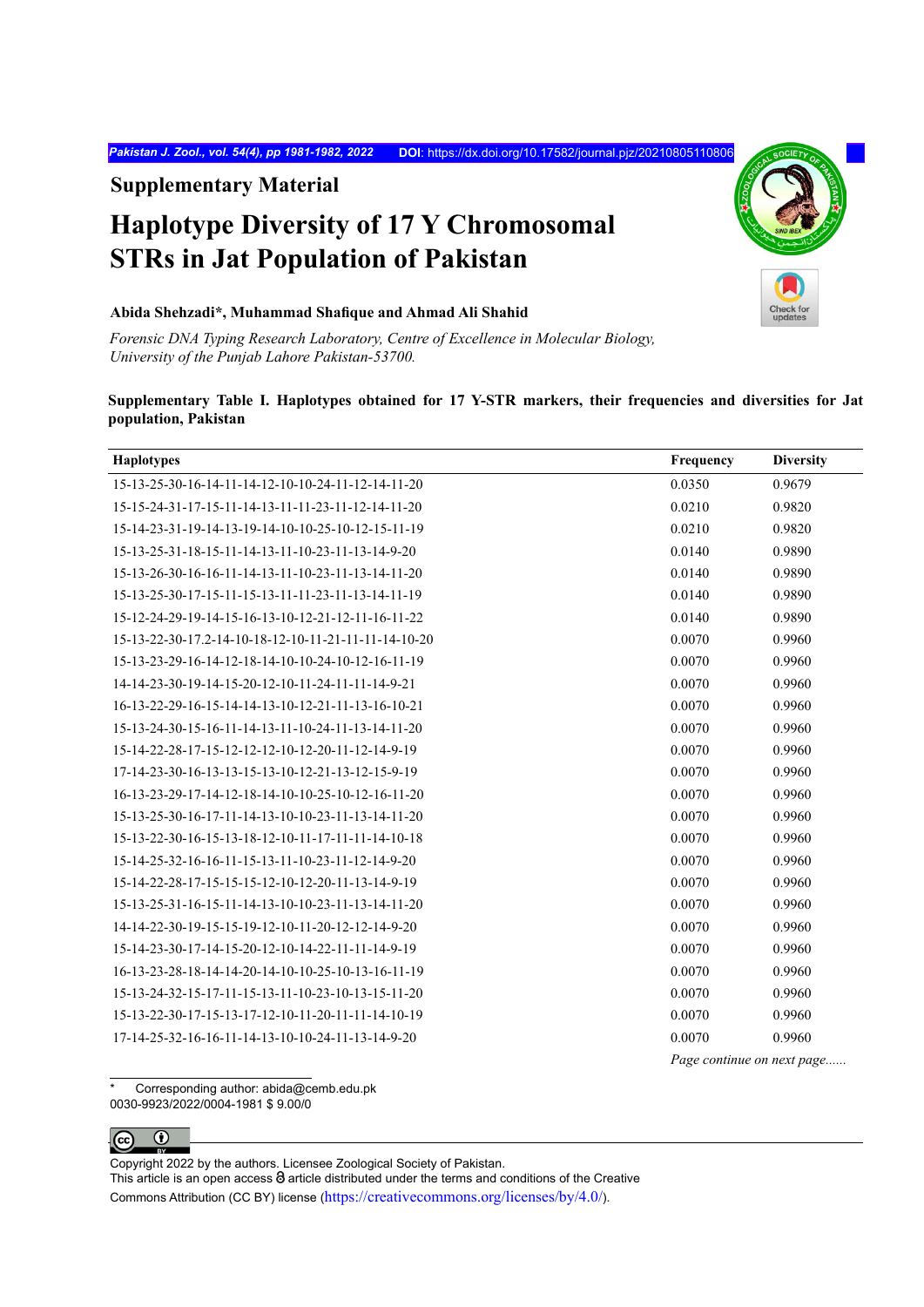A. Shahzadi *et al.*

| <b>Haplotypes</b>                                   | Frequency | <b>Diversity</b>           |
|-----------------------------------------------------|-----------|----------------------------|
| 15-14-23-30-16-14-13-22-13-10-11-24-12-12-15-11-19  | 0.0070    | 0.9960                     |
| 15-13-23-29-17-14-12-18-14-10-10-24-10-12-16-12-20  | 0.0070    | 0.9960                     |
| 15-13-22-29-17-15-9-16-13-10-11-22-14-11-16-10-19   | 0.0070    | 0.9960                     |
| 15-14-23-30-17-14-14-18-14-10-10-25-10-12-16-11-19  | 0.0070    | 0.9960                     |
| 15-13-24-30-18-15-11-14-13-11-11-23-11-12-14-11-20  | 0.0070    | 0.9960                     |
| 15-15-23-31-17-14-14-18-14-10-10-25-10-12-16-11-19  | 0.0070    | 0.9960                     |
| 15-13-23-29-15-16-12-12-14-10-12-23-13-11-15-11-20  | 0.0070    | 0.9960                     |
| 15-13-22-29-17-15-9-16-12-11-12-24-14-11-16-10-20   | 0.0070    | 0.9960                     |
| 15-14-22-28-17-15-15-15-12-10-12-20-11-12-14-9-19   | 0.0070    | 0.9960                     |
| 15-11-22-27-14-14-13-16-11-10-12-25-14-12-15-10-19  | 0.0070    | 0.9960                     |
| 15-14-23-31-17-14-14-18-14-10-10-25-10-12-16-11-19  | 0.0070    | 0.9960                     |
| 15-14-22-31-17-13-14-14-13-9-12-22-15-10-14-11-19   | 0.0070    | 0.9960                     |
| 15-13-23-30-15-14-14-18-13-9-11-20-11-12-14-9-20    | 0.0070    | 0.9960                     |
| 15-14-25-31-16-15-11-14-13-10-10-23-11-12-14-11-20  | 0.0070    | 0.9960                     |
| 16-13-24-29-16-14-14-15-13-11-11-21-12-11-16-10-21  | 0.0070    | 0.9960                     |
| 15-12-22-28-15-14-13-17-11-11-12-24-14-12-15-10-19  | 0.0070    | 0.9960                     |
| 15-13-22-29-17-15-9-16-13-10-12-22-14-11-16-10-19   | 0.0070    | 0.9960                     |
| 15-13-22-29-18-15-9-16-12-10-12-24-14-11-16-10-20   | 0.0070    | 0.9960                     |
| 15-13-25-30-16-16-12-14-13-11-10-23-11-13-14-11-20  | 0.0070    | 0.9960                     |
| 18-13-26-30-15-16-11-14-13-11-10-23-11-13-14-11-20  | 0.0070    | 0.9960                     |
| 15-14-23-30-19-14-13-19-14-10-11-25-10-12-15-11-19  | 0.0070    | 0.9960                     |
| 15-13-25-31-17-16-11-14-13-11-10-23-11-13-14-11-20  | 0.0070    | 0.9960                     |
| 16-12-22-28-16-17-15-15-13-11-11-22-11-12-16-10-21  | 0.0070    | 0.9960                     |
| 16-14-24-30-16-14-11-14-12-10-12-24-13-12-15-12-18  | 0.0070    | 0.9960                     |
| 16-13-25-30-16-15-11-14-13-10-10-23-11-13-14-12-20  | 0.0070    | 0.9960                     |
| 16-14-26-30-17-15-11-15-13-10-10-23-11-12-14-11-20  | 0.0070    | 0.9960                     |
| 17-13-24-32-16-15-11-15-14-11-10-23-11-13-14-11-20  | 0.0070    | 0.9960                     |
| 15-13-23-29-16-14-12-17-14-10-10-24-10-11-16-11-19  | 0.0070    | 0.9960                     |
| 16-14-25-32-15-16-11-14-13-11-10-23-11-12-14-11-22  | 0.0070    | 0.9960                     |
| 15-13-23-30-16-14-15-16-13-10-11-21-11-11-14-9-20   | 0.0070    | 0.9960                     |
| 16-13-22-29-17-15-14-16-12-11-12-21-11-13-14-9-19   | 0.0070    | 0.9960                     |
| 16-13-23-29-16-15-14-16-13-10-11-22-13-10-14-9-19   | 0.0070    | 0.9960                     |
| 15-13-24-29-17-16-11-14-13-10-10-23-11-12-14-11-20  | 0.0070    | 0.9960                     |
| 15-14-24-32-16-16-11-14-13-11-10-23-11-14-14-11-20  | 0.0070    | 0.9960                     |
| 15-13-25-30-16-16-11-16-13-11-10-23-11-12-14-11-19  | 0.0070    | 0.9960                     |
| 16-14-22-30-17-15-15-19-12-10-12-20-11-12-14-9-19   | 0.0070    | 0.9960                     |
| 15-12-25-29-16-15-11-14-13-11-11-23-11-12-14-11-20  | 0.0070    | 0.9960                     |
| 15-13-26-30-16-17-11-13-13-11-10-23-11-13-14-11-20  | 0.0070    | 0.9960                     |
| $15-14-23-30-16-14-13-18-12-10-12-22-11-12-14-9-20$ | 0.0070    | 0.9960                     |
| 15-13-21-29-16-15-16-16-12-10-12-21-11-11-14-8-19   | 0.0070    | 0.9960                     |
| 15-12-24-29-16-15-13-16-14-10-11-22-14-12-14-11-18  | 0.0070    | 0.9960                     |
|                                                     |           | Page continue on next page |

2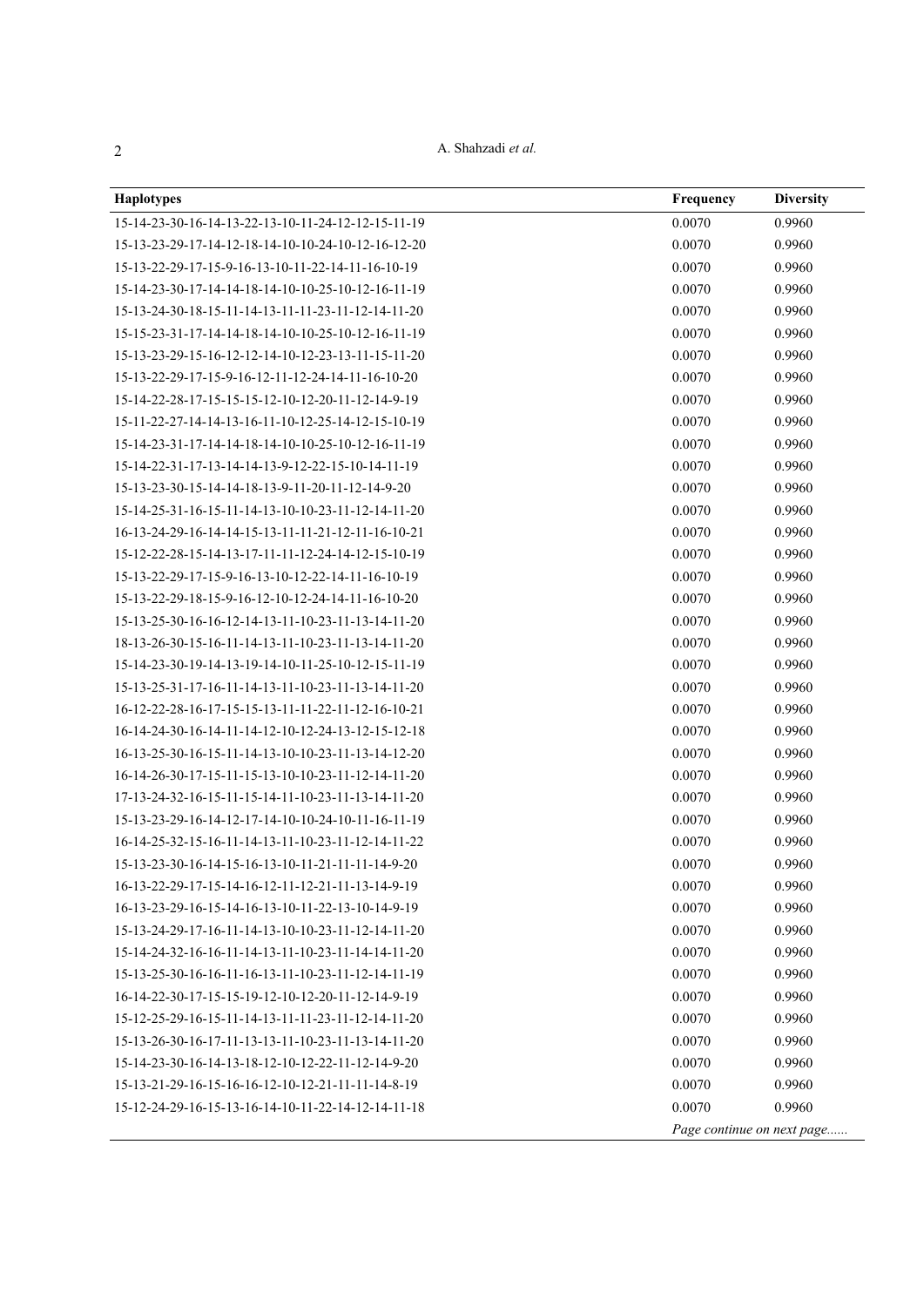| ncy | Diver |
|-----|-------|
|     | 0.996 |

| <b>Haplotypes</b>                                  | Frequency                  | <b>Diversity</b> |
|----------------------------------------------------|----------------------------|------------------|
| 15-13-23-29-16-14-14-20-13-10-11-21-11-13-14-9-20  | 0.0070                     | 0.9960           |
| 17-13-22-29-17-15-15-17-12-10-11-21-12-12-14-9-19  | 0.0070                     | 0.9960           |
| 15-12-24-28-16-15-14-17-14-11-11-22-14-12-14-11-18 | 0.0070                     | 0.9960           |
| 15-14-23-30-17-14-14-15-13-11-11-22-13-11-14-9-18  | 0.0070                     | 0.9960           |
| 15-14-25-32-16-15-11-14-13-10-10-24-11-13-14-11-20 | 0.0070                     | 0.9960           |
| 15-13-25-31-16-15-11-11-14-10-10-23-11-13-14-11-20 | 0.0070                     | 0.9960           |
| 15-14-25-31-16-15-11-11-13-10-10-23-11-13-14-11-20 | 0.0070                     | 0.9960           |
| 16-13-23-29-18-14-13-17-14-10-12-24-10-11-16-11-19 | 0.0070                     | 0.9960           |
| 15-13-24-30-18-16-11-14-13-11-10-23-11-12-14-11-20 | 0.0070                     | 0.9960           |
| 15-15-23-33-20-14-13-16-15-10-11-25-10-12-16-11-20 | 0.0070                     | 0.9960           |
| 15-14-23-29-18-14-13-20-13-11-11-24-10-12-16-10-20 | 0.0070                     | 0.9960           |
| 15-12-22-28-15-14-13-16-11-10-13-22-14-12-15-10-19 | 0.0070                     | 0.9960           |
| 15-14-23-31-18-14-13-19-14-10-10-26-10-12-15-11-19 | 0.0070                     | 0.9960           |
| 16-13-22-30-17-15-15-15-13-11-11-20-11-12-14-9-19  | 0.0070                     | 0.9960           |
| 15-15-25-32-17-15-11-17-13-10-10-23-11-12-14-11-19 | 0.0070                     | 0.9960           |
| 14-14-23-30-20-14-15-19-12-11-12-24-11-11-14-9-21  | 0.0070                     | 0.9960           |
| 16-14-25-32-16-15-11-14-13-10-10-23-11-12-14-11-20 | 0.0070                     | 0.9960           |
| 15-14-22-30-17-16-15-19-12-10-11-21-11-13-14-10-18 | 0.0070                     | 0.9960           |
| 14-14-23-30-18-14-15-19-12-10-12-24-11-11-14-9-21  | 0.0070                     | 0.9960           |
| 13-13-23-29-15-14-14-17-13-10-12-21-11-12-15-9-21  | 0.0070                     | 0.9960           |
| 15-13-24-30-17-17-10-15-13-10-10-23-12-12-14-11-21 | 0.0070                     | 0.9960           |
| 15-13-25-31-15-17-10-14-13-10-10-24-11-13-14-11-20 | 0.0070                     | 0.9960           |
| 15-11-24-26-18-14-12-18-13-9-9-22-11-11-14-10-18   | 0.0070                     | 0.9960           |
| 15-14-23-30-17-14-13-19-15-10-11-25-10-12-15-11-19 | 0.0070                     | 0.9960           |
| 15-12-26-30-16-16-12-14-13-11-10-24-11-12-14-11-20 | 0.0070                     | 0.9960           |
| 13-13-22-30-15-14-13-16-14-11-12-18-11-11-14-10-19 | 0.0070                     | 0.9960           |
| 15-13-25-31-16-15-11-14-13-10-10-23-11-12-14-11-20 | 0.0070                     | 0.9960           |
| 15-14-22-30-16-16-13-14-12-10-13-22-11-11-14-10-20 | 0.0070                     | 0.9960           |
| 16-13-26-30-16-14-13-17-13-10-11-23-13-11-14-11-19 | 0.0070                     | 0.9960           |
| 16-13-25-30-15-16-11-14-13-11-10-23-11-13-14-11-20 | 0.0070                     | 0.9960           |
| 16-12-22-28-18-15-9-16-12-10-13-24-14-11-15-10-20  | 0.0070                     | 0.9960           |
| 15-13-24-29-15-14-13-13-12-10-12-22-11-11-15-9-21  | 0.0070                     | 0.9960           |
| 17-13-22-29-16-15-15-17-12-10-11-20-12-12-14-9-20  | 0.0070                     | 0.9960           |
| 14-14-23-31-18-14-16-19-12-10-12-24-11-11-14-9-21  | 0.0070                     | 0.9960           |
| 15-14-25-31-16-16-11-14-13-10-11-24-11-13-15-11-20 | 0.0070                     | 0.9960           |
| 13-12-24-28-16-15-13-18-12-9-12-21-11-11-15-9-19   | 0.0070                     | 0.9960           |
| 15-13-25-29-19-16-11-14-13-11-10-23-11-12-14-11-20 | 0.0070                     | 0.9960           |
| 15-13-23-29-17-16-9-16-12-10-13-21-14-11-17-10-19  | 0.0070                     | 0.9960           |
| 17-14-22-30-17-16-15-17-12-10-12-20-11-11-14-9-18  | 0.0070                     | 0.9960           |
| 14-14-23-30-18-14-15-18-12-10-12-25-11-11-14-9-21  | 0.0070                     | 0.9960           |
| 15-13-22-29-17-15-9-16-12-10-12-23-14-11-16-10-20  | 0.0070                     | 0.9960           |
|                                                    | Page continue on next page |                  |